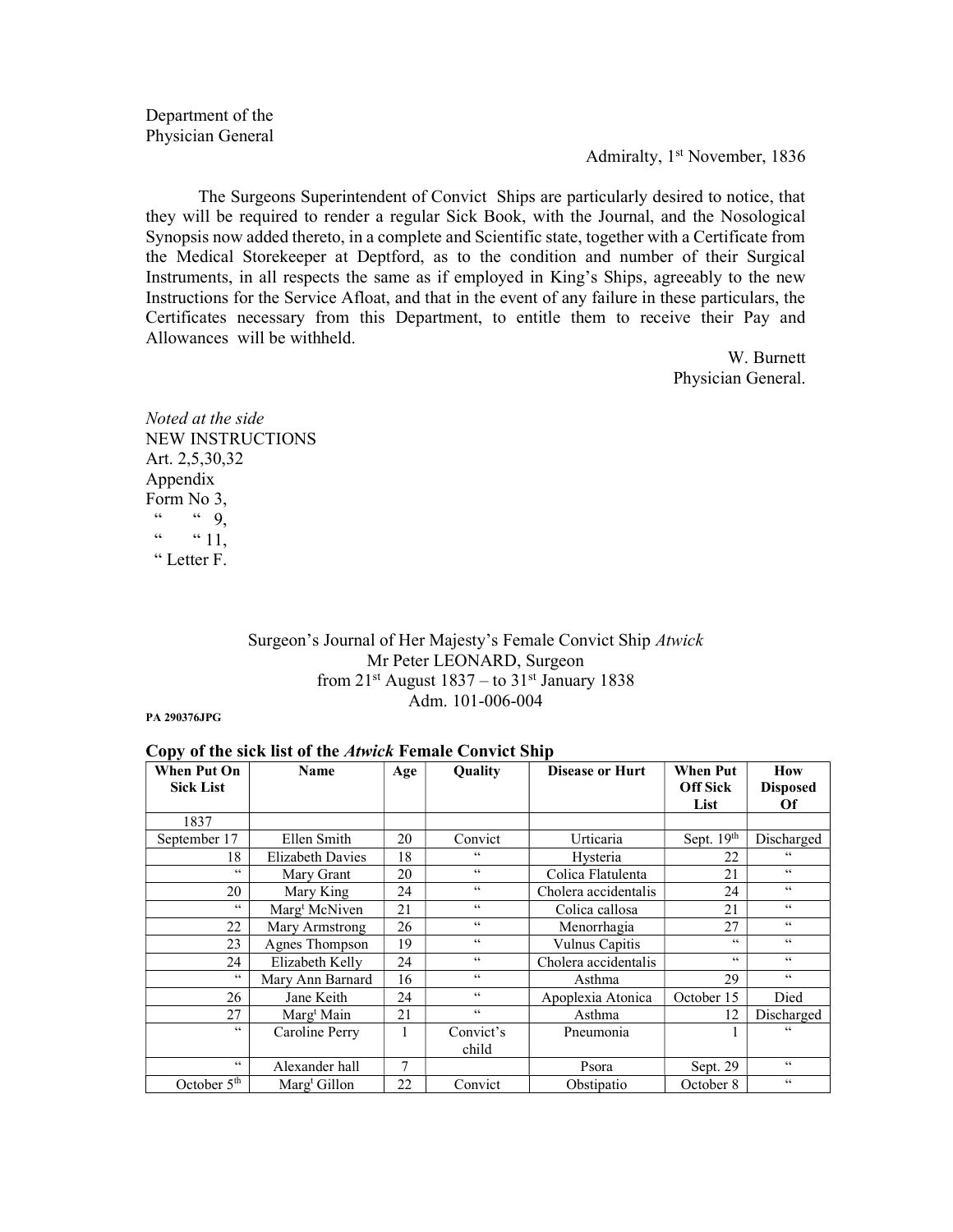| 12                       | Mary Ann Dowell         | 25 | $\zeta\,\zeta$<br>Fractura ossæ |                     | 29             | $\zeta\,\zeta$       |
|--------------------------|-------------------------|----|---------------------------------|---------------------|----------------|----------------------|
|                          |                         |    |                                 | Sinistr.            |                |                      |
| 16                       | Mary Armstrong          | 25 | $\zeta\,\zeta$                  | Epilepsia           | 19             | $\zeta\,\zeta$       |
| 19                       | Ann Crawley             | 19 | $\zeta\,\zeta$                  | Colica Stercorea    | 21             | $\zeta\,\zeta$       |
| 22                       | Margaret Christie       | 35 | $\zeta\,\zeta$                  | Febris Ephemera     | 25             | $\zeta\,\zeta$       |
|                          |                         |    |                                 | Simplex.            |                |                      |
| 22                       | Sarah Thompson          | 29 | $\zeta\,\zeta$                  | Colica Accidentalis | 28             | $\zeta\,\zeta$       |
| 25                       | Eliza Rawlins           | 23 | $\zeta\,\zeta$                  | Vulnus Cruris       | November       | $\epsilon$           |
|                          |                         |    |                                 |                     | 15             |                      |
| November 1st             | Jean Munroe             | 44 | $\zeta\,\zeta$                  | Dysuria             | 7              | $\zeta\,\zeta$       |
| $\epsilon$               | Elizabeth Honour        | 44 | $\zeta\,\zeta$                  | Dyspepsia           | $\zeta\,\zeta$ | $\zeta\,\zeta$       |
| <b>PA 290377JPG</b>      |                         |    |                                 |                     |                |                      |
| November 8 <sup>th</sup> | Janet Fell              | 10 | Free woman's                    | Ambustio            | November       | Discharged           |
|                          |                         |    | child                           |                     | 23             |                      |
| 9                        | Grace Kimbury           | 25 | Convict                         | Hysteria            | 11             | $\epsilon\epsilon$   |
| $\epsilon$               | <b>Elizabeth Davies</b> | 18 | $\epsilon$                      | Ophthalmia          | Decem. 22      | $\epsilon\,\epsilon$ |
| 10                       | Margaret Gillon         | 22 | $\zeta\,\zeta$                  | Hysteria            | Novem. 11      | $\zeta\,\zeta$       |
| 13                       | Catherine Martin        | 40 | $\zeta\,\zeta$                  | Diarrhoea           | 17             | $\zeta\,\zeta$       |
| $\zeta\,\zeta$           | Hannah Collis           | 47 | $\zeta\,\zeta$                  | Rheumatismus        | January 14     | $\zeta\,\zeta$       |
| $\epsilon$               | Margaret Gillon         | 22 | $\zeta\,\zeta$                  | Hysteria            | Novem. 19      | $\zeta\,\zeta$       |
| 17                       | Eliza Taylor            | 22 | $\zeta\,\zeta$                  | Febris Synochus     | 20             | $\zeta\,\zeta$       |
| 21                       | Margaret Main           | 26 | $\zeta\,\zeta$                  | Ophthalmia          | 29             | $\zeta\,\zeta$       |
| 29                       | Margaret Gillon         | 22 | $\zeta\,\zeta$                  | Hysteria            | Decem.26       | $\zeta\,\zeta$       |
| December $11^{th}$       | Elizabeth Ellis         | 19 | $\zeta\,\zeta$                  | Scorbutus           | January 21     | $\zeta\,\zeta$       |
| 12                       | Jane Fell               | 45 | Free woman                      | Phlegmon            | Decem 22       | $\zeta\,\zeta$       |
| 22                       | Charlotte Stevens       | 18 | Convict                         | Colica Accidentalis | 26             | $\zeta\,\zeta$       |
| $\epsilon$               | Georgina Harper         | 21 | $\epsilon$                      | Cynanche            | 27             | $\zeta\,\zeta$       |
|                          |                         |    |                                 | Tonsillaris         |                |                      |
| 24                       | Frances Shepherd        | 24 | $\zeta\,\zeta$                  | Premature labour-   | 31             | $\zeta\,\zeta$       |
|                          |                         |    |                                 | child putrid        |                |                      |
| 27                       | Sarah Ferguson          | 26 | $\zeta\,\zeta$                  | Natural Labour-     | January 6      | $\zeta\,\zeta$       |
|                          |                         |    |                                 | child healthy       |                |                      |
| 1838                     |                         |    |                                 |                     |                |                      |
| January 3rd              | <b>Elizabeth Davies</b> | 18 | $\zeta\,\zeta$                  | Ophthalmia          | 25             | Sent to              |
|                          |                         |    |                                 |                     |                | Hospital             |
| 9                        | Eleanor Pollard         | 34 | $\zeta\,\zeta$                  | Cynanche            | 14             | Discharged           |
|                          |                         |    |                                 | Tonsillaris         |                |                      |
| 21                       | Elizabeth Davidson      | 33 | $\zeta\,\zeta$                  | Rheumatismus        | 25             | Sent to              |
|                          |                         |    |                                 |                     |                | Hospital             |

P. Leonard Surgeon Superintendent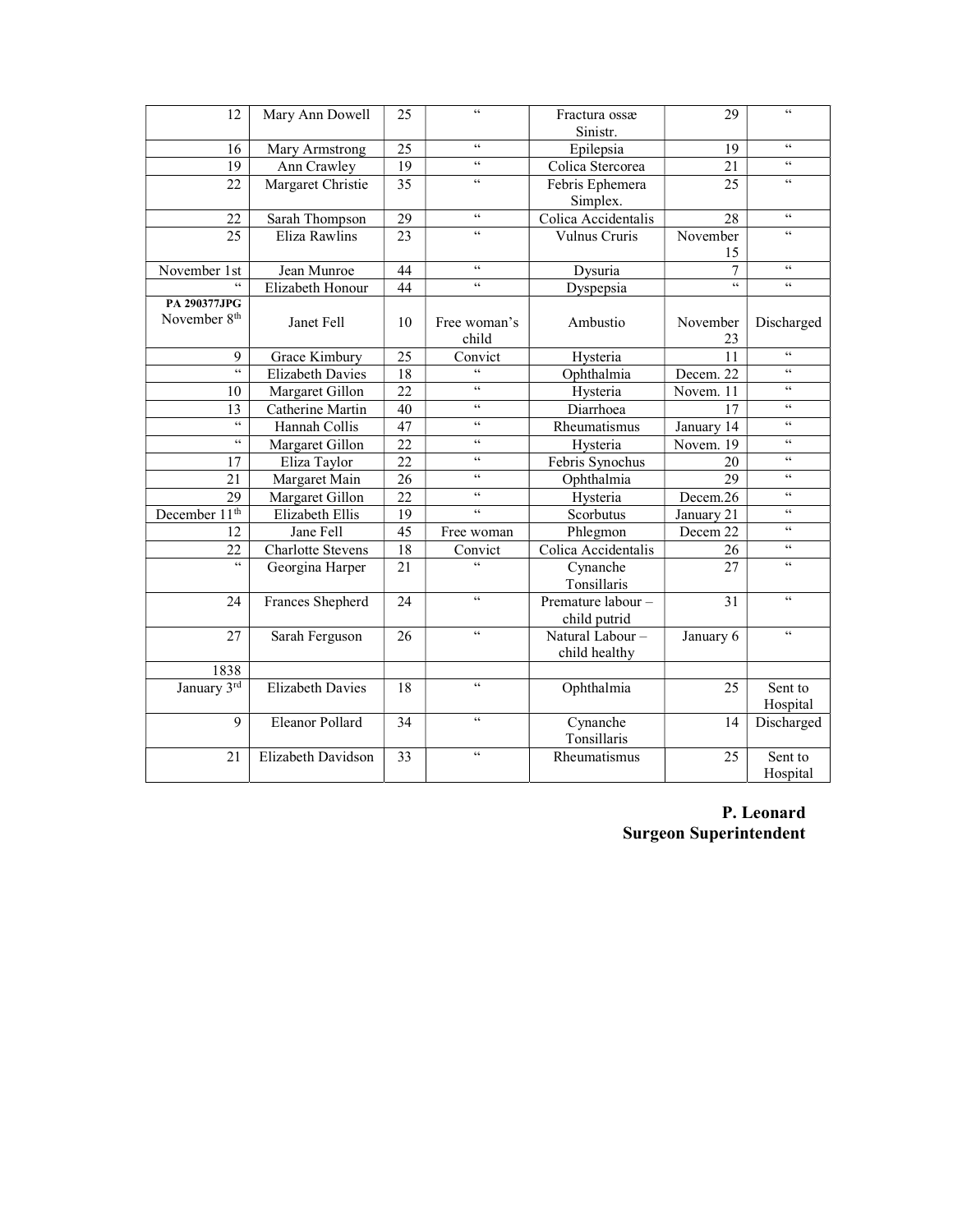#### PA 290378JPG

Medical and Surgical Journal of Her Majesty's Convict Ship Atwick between the 21 August 1837 and the 31 January 1838 during which time the said shop has been employed in a voyage from London to Hobart Town, Van Diemen's Land

| Nature of<br><b>Disease</b>                            | No.<br>оf<br>Case | <b>Women's Names,</b><br><b>Ages, Qualities, Time</b><br>when and where taken<br>ill, and how disposed<br>of.                                                | The History, Symptoms, Treatment, and Daily<br>Progress of the Disease or Hurt.                                                                                                                                                                                                                                                                                                                                                                                                                                                                                                                                                                                                                                                                                                                                                                                                                                                                                                                                                                                                                                                                                                                                                                                                                                                                                                                                                                                                                                                                              |
|--------------------------------------------------------|-------------------|--------------------------------------------------------------------------------------------------------------------------------------------------------------|--------------------------------------------------------------------------------------------------------------------------------------------------------------------------------------------------------------------------------------------------------------------------------------------------------------------------------------------------------------------------------------------------------------------------------------------------------------------------------------------------------------------------------------------------------------------------------------------------------------------------------------------------------------------------------------------------------------------------------------------------------------------------------------------------------------------------------------------------------------------------------------------------------------------------------------------------------------------------------------------------------------------------------------------------------------------------------------------------------------------------------------------------------------------------------------------------------------------------------------------------------------------------------------------------------------------------------------------------------------------------------------------------------------------------------------------------------------------------------------------------------------------------------------------------------------|
| Cholera Biliosa<br>Accidentalis<br><b>PA 290379JPG</b> | $\mathbf{1}$      | Mary King<br>Ætatis 24<br>Convict<br>Woolwich<br>$20th$ Sept. 1837<br>Discharged<br>$24th$ Sept.                                                             | Patient of a Phlegmatic Temperament. The present is the<br>menstrual period - This has been suppressed for three<br>months past and irregular for sometime before. Was<br>seized last night with vomiting & purging attended with<br>severe abdominal pain - pulse at present (6 AM) 104<br>small and weak - tongue clean - complains of intermitting<br>pain in the lower part of the Belly relieved on pressure -<br>nausea & vomiting constant and purging frequent $-$ slight<br>headach & numbness of the hands.<br>Rx. Tinct Opii g <sup>t</sup> Lx Spt. Aeth. Nit 3fs Aqua $\tilde{\chi}$ i fiat Haust.<br>statim capiendus – warm fomentations to the abdomen –<br>Bottles of warm water to the feet.<br>10 AM - No change - vomited the draught.<br>Rx Camphoræ g' viijfs<br>Solve in Spt. Vin. g' viij et adde<br>Tinct Opii g' xii<br>Acid Nit. D. 3fs<br>Aqua Žij fiat Haustus<br>Statim adhibendus et repetend tertia q.q. hora.<br>Fomentations to be continued $-$ the hot flannels to be<br>sprinkled with mustard.<br>$6th$ much relieved – no desire to stool for the last two hours<br>- pain almost gone - pulse $96$ - perspires freely. Omt <sup>r</sup><br>Haustus. Continue the Fomentations and encourage the<br>perspiration.<br>25 <sup>th</sup> Patients very weak but almost free from complaint -<br>no call to stool during the night. $Omt^r$ $Omnia$ - Diet to<br>consist of Gruel, Sago & Tea.<br>26th Had a little Castor Oli this morning which acted<br>moderately and from this time the Patient rapidly<br>recovered. |
| Apoplexia<br>Atonica<br>commencing with<br>Fever       | 2                 | Jane Keith<br>Ætatis 24<br>Convict<br>Put on the Sick List at<br>Woolwich<br>26 <sup>th</sup> September 1837<br>Died on the<br>15 <sup>th</sup> October 1837 | Patient of a Leucophlegmatic temperament & pallid sickly<br>aspect. Has had several attacks of ague. Is at present in the<br>stage of rigor $-$ has a general feeling of uneasiness<br>throughout the body without any fixed pain $-$ pulse 85<br>small – skin dry - heat almost natural - respiration<br>accelerated – bowels costive – tongue white – kidneys and<br>bladder act freely - urine high coloured. Patient has all the<br>appearance of having been a dissipated person and<br>confessed to having drank hard and led a very irregular<br>life. States that she was long ill in Jail at Edinburgh from<br>whence she was sent to this ship and took much medicine.<br>Seems melancholy and despondent.<br>Ordered the following Draught<br>Rx. Tinct Opii g <sup>t</sup> Lx<br>Spt. æth. Nitros.3fs                                                                                                                                                                                                                                                                                                                                                                                                                                                                                                                                                                                                                                                                                                                                            |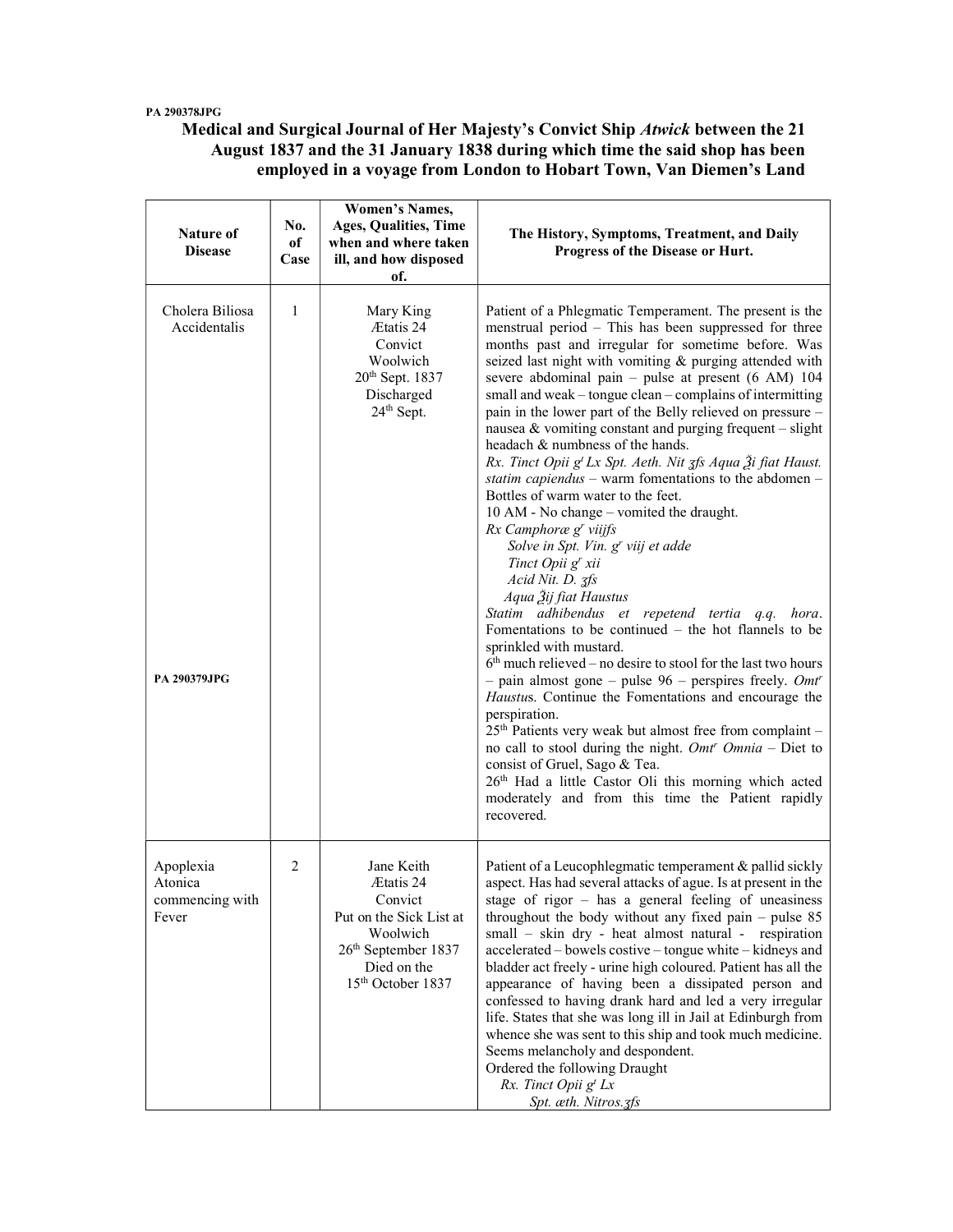|                     |  | Aqua - Ži fiat Haustus statim sumendus                                                                                |
|---------------------|--|-----------------------------------------------------------------------------------------------------------------------|
|                     |  | Vespere - The sweating stage set in about an hour ago -                                                               |
|                     |  | is perspiring freely – pulse soft and natural.                                                                        |
|                     |  | September 27 <sup>th</sup> Intermission perfect                                                                       |
|                     |  | Rx. Hydrarg Submuriatis g' iij                                                                                        |
|                     |  | Extract Coloc. Comp. g' v M fiat Pil statim                                                                           |
|                     |  | capienda. To be followed by a little Sulphate of Magnesia                                                             |
|                     |  | in three hours if necessary.                                                                                          |
|                     |  | Vespere - Bowels well evacuated by the Purgative. Feels                                                               |
|                     |  | $easy -$                                                                                                              |
|                     |  | $28th$ 10 am Febrile Paroxysm returned – but milder –                                                                 |
|                     |  | Rx. Quinæ Sulphates g' ij                                                                                             |
|                     |  | Acid. Sulph. Dilut g <sup>t</sup> iij                                                                                 |
|                     |  | Aqua $\tilde{A}$ i – fiat Haustus terin die sumendus.                                                                 |
|                     |  | $29th$ Pulse 72 – soft – tongue pale and flabby – skin cool –                                                         |
|                     |  | bowels free. Fels tolerably easy.                                                                                     |
|                     |  | Cont <sup>r</sup> . Haustus Quinæ                                                                                     |
|                     |  | October 1 <sup>st</sup> No rigor – feels tolerably easy but excessively                                               |
|                     |  | weak and experiences a creeping sensation throughout the                                                              |
| <b>PA 290380JPG</b> |  | skin.                                                                                                                 |
|                     |  | Oct. 2 Had an irregular attack of shivering, followed by                                                              |
|                     |  | heat and perspiration during the night - Found that she had                                                           |
|                     |  | been eating more than she ought to have done at Dinner                                                                |
|                     |  | and vomited afterwards. Stopped the whole of her rations<br>and ordered a light diet of Soup, Sago or Rice for Dinner |
|                     |  | with Tea morning and evening. Continue the Quinine.                                                                   |
|                     |  | $3rd$ Feels better – Pulse 75 soft. Bowels constipated.                                                               |
|                     |  | Rept <sup>r</sup> Pil Cal et Coloc. a a                                                                               |
|                     |  | 4 <sup>th</sup> Feels so much better that she begged to have her                                                      |
|                     |  | Rations which were allowed. Pulse natural. Is free from                                                               |
|                     |  | pain and feels altogether better excepting that she is                                                                |
|                     |  | excessively weak and has lost flesh very much.                                                                        |
|                     |  | Two glasses of Port Wine daily                                                                                        |
|                     |  | 6th Has had occasional irregular shivering fits followed by                                                           |
|                     |  | heat and perspiration which have increased the debility.                                                              |
|                     |  | Pulse good - skin dry - tongue pale and flabby.                                                                       |
|                     |  | Rx. Hydrarg Submur g'. ifs                                                                                            |
|                     |  | Antimon Pulv. g <sup>r</sup> iij fiat Pilula omni nocte                                                               |
|                     |  | sumenda. Con <sup>tr</sup> . Quinæ Sulph.                                                                             |
|                     |  | 9 <sup>th</sup> Went out of Hospital to her mess saying she felt much                                                 |
|                     |  | better but was ordered back again and the medicines                                                                   |
|                     |  | continued.                                                                                                            |
|                     |  | $12th$ Complains of being much worse – Pulse 65 weak – Is                                                             |
|                     |  | restless and uneasy-skin dry - tongue the same pale and                                                               |
|                     |  | flabby appearance as before – Has had no rigor for some                                                               |
|                     |  | days. Bowels constipated.                                                                                             |
|                     |  | Rept'. Pil. Cal et Colocynth a a followed by Magnes.                                                                  |
|                     |  | Sulph and an Enema if necessary.                                                                                      |
|                     |  | Vespere – Bowels well opened – feels easier – complains                                                               |
|                     |  | of pain in the head. Omit''. Haust. Quinæ et Pil. Hydrarg                                                             |
|                     |  | Submur. The nurse states that she has been eating freely                                                              |
|                     |  | and forcing herself to vomit by irritating the fauces with                                                            |
|                     |  | her finger.                                                                                                           |
|                     |  | 13 <sup>th</sup> Great pain in the head, pulse 60 oppressed but regular                                               |
|                     |  | - strength prostrate - ordered the head to be shaved and a                                                            |
|                     |  | Blister applied over the Scalp.                                                                                       |
|                     |  | $14th$ 7 AM – The patient while on the close stool chair – at                                                         |
|                     |  | which time her Bowels were moved - became suddenly                                                                    |
| <b>PA 290381JPG</b> |  | insensible and was carried to bed by the nurses. On seeing                                                            |
|                     |  | her immediately I found her in the following state.                                                                   |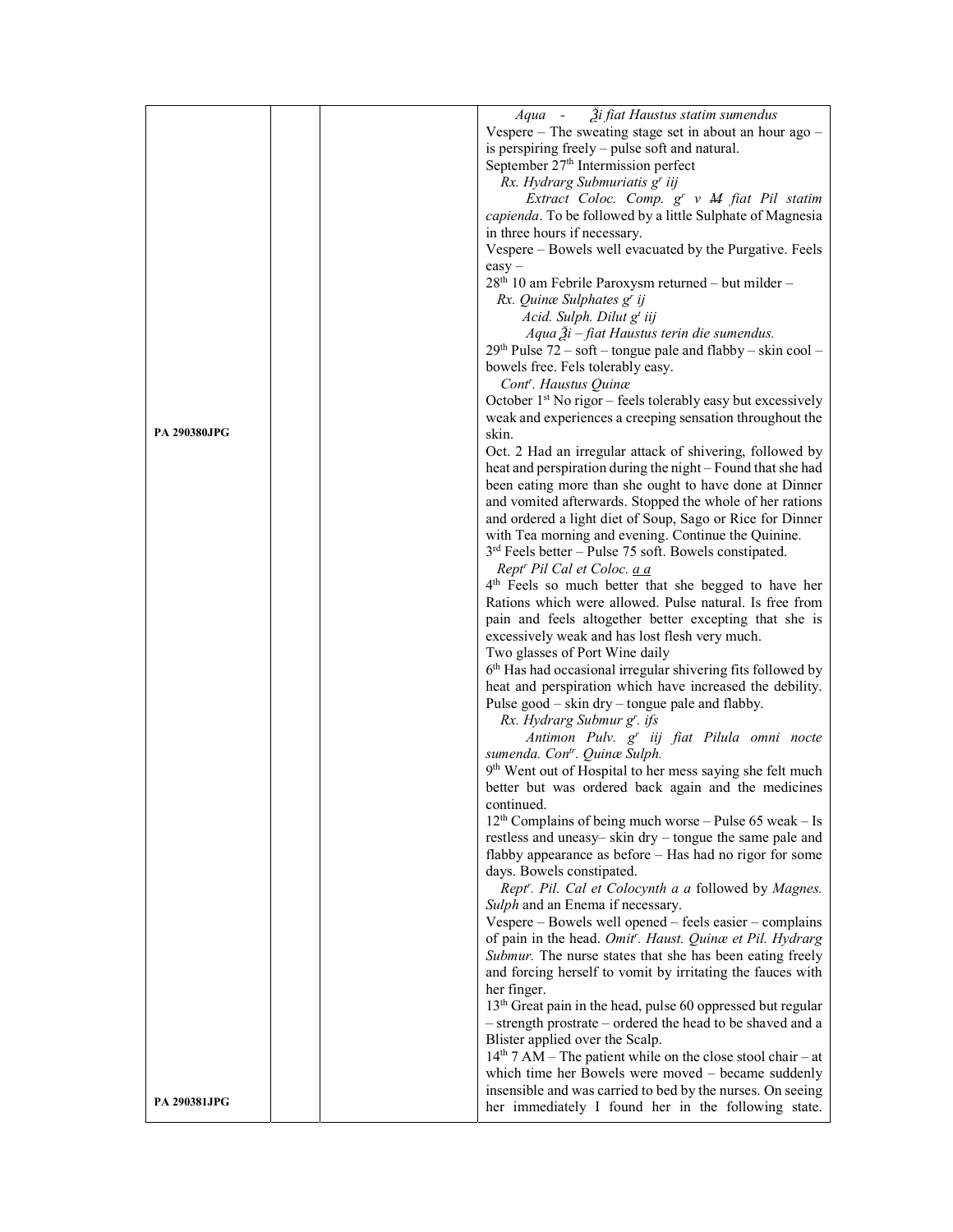| <b>PA 290382.IPG</b>           |   |                                                                                                                                                 | Insensible – pupils dilated – pulse 72 & very irregular –<br>upper extremities convulsed – tongue protruded – power<br>of deglutition lost, moaning, restless & moving the lower<br>extremities but not violently – hands bent upon the wrists<br>Ordered a stimulating enema and<br>but not strongly.<br>Blisters to the Calves of the Legs. The Blister on the head<br>not risen well - renewed and reapplied.<br>10 AM. Enema acted powerfully bringing off a large<br>quantity of dark coloured foetid matter - pulse 64 regular-<br>Still insensible – pupils dilated and unimpressed by the<br>light – countenance bloated and pallid – breathing<br>laborious and occasionally stertorous - fingers drawn<br>towards the palm - wrist joints bent forwards-<br>Enema to be repeated an hour hence.<br>$2 PM - A general increase of heat - pulse sometimes full$<br>& oppressed and about $72 -$ at other times small rapid,<br>scarcely perceptible and incapable of being counted.<br>Spasms draw the wrists backwards. Moans much and<br>makes inadequate efforts to move.<br>App. Cucurbit. Nuchæ<br>A Blister to be applied afterwards over the same place and<br>at 3 PM another enema to be administered.<br>5 PM. Moaning greatly some abatement of the<br>Convulsions. The pulse can now be counted although with<br>difficulty and amounts to nearly $170$ – and the power of<br>deglutition has in some degree returned - pupils less<br>dilated and slightly sensible to the light. Enemata have<br>brought off a very considerable quantity of dark coloured<br>foetid matter. Blister rising well.<br>Capiat Aqua Ol. Croton Tigl.g' ifs cum Saccharo et<br>aqua statim.<br>8 PM. Moans very much. Pulse 155 – swallowed the<br>draught tolerably well – seems less restless and easier but<br>there is no return of sensibility $-$ indeed this seems but the<br>effect of exhaustion<br>Midnight $- A$ change has taken place for the worse $-$ the<br>pulse is now scarcely perceptible and exceedingly rapid -<br>pupils fixed and dilated to their fullest extent, moans still<br>and is evidently more feeble.<br>15th October - 6 AM. Gradually sinking - very quiet -<br>pupils fixed – pulse scarcely perceptible – rapid – no<br>convulsions. Extremities have been alternately hot and<br>cold during the night.<br>10 AM. Lower extremities cold - Body covered with<br>profuse clammy perspiration preceding dissolution.<br>1:45 PM. Expired with a struggle. |
|--------------------------------|---|-------------------------------------------------------------------------------------------------------------------------------------------------|--------------------------------------------------------------------------------------------------------------------------------------------------------------------------------------------------------------------------------------------------------------------------------------------------------------------------------------------------------------------------------------------------------------------------------------------------------------------------------------------------------------------------------------------------------------------------------------------------------------------------------------------------------------------------------------------------------------------------------------------------------------------------------------------------------------------------------------------------------------------------------------------------------------------------------------------------------------------------------------------------------------------------------------------------------------------------------------------------------------------------------------------------------------------------------------------------------------------------------------------------------------------------------------------------------------------------------------------------------------------------------------------------------------------------------------------------------------------------------------------------------------------------------------------------------------------------------------------------------------------------------------------------------------------------------------------------------------------------------------------------------------------------------------------------------------------------------------------------------------------------------------------------------------------------------------------------------------------------------------------------------------------------------------------------------------------------------------------------------------------------------------------------------------------------------------------------------------------------------------------------------------------------------------------------------------------------------------------------------------------------------------------------------------------------------------------------------------------------------------------------|
| Fractura<br>Fibula<br>Sinistra | 3 | Mary Ann Dowell<br>Ætatis 25<br>Convict<br>Lat. 49.45 N<br>Long. 7.24 W<br>12 <sup>th</sup> Oct. 1837<br>Discharged on<br>The 29th October 1837 | The after Hatchway being open for the purpose of getting<br>up provisions and the Ship rolling considerably at the time<br>- this woman missed her footing and fell into the<br>afterhold. She was taken up sensible but suffering great<br>pain and placed in the Hospital. Considering the nature of<br>the accident the injuries are but slight -consisting of an<br>oblique fracture of the left Fibula and a rather severe<br>contusion over the spine of the right Ilium. Suffers great<br>pain over the seat of the Contusion which is much swollen<br>and discoloured, extending from the central part of the<br>Superior Spine of the Ilium backwards to the Scarum and                                                                                                                                                                                                                                                                                                                                                                                                                                                                                                                                                                                                                                                                                                                                                                                                                                                                                                                                                                                                                                                                                                                                                                                                                                                                                                                                                                                                                                                                                                                                                                                                                                                                                                                                                                                                                 |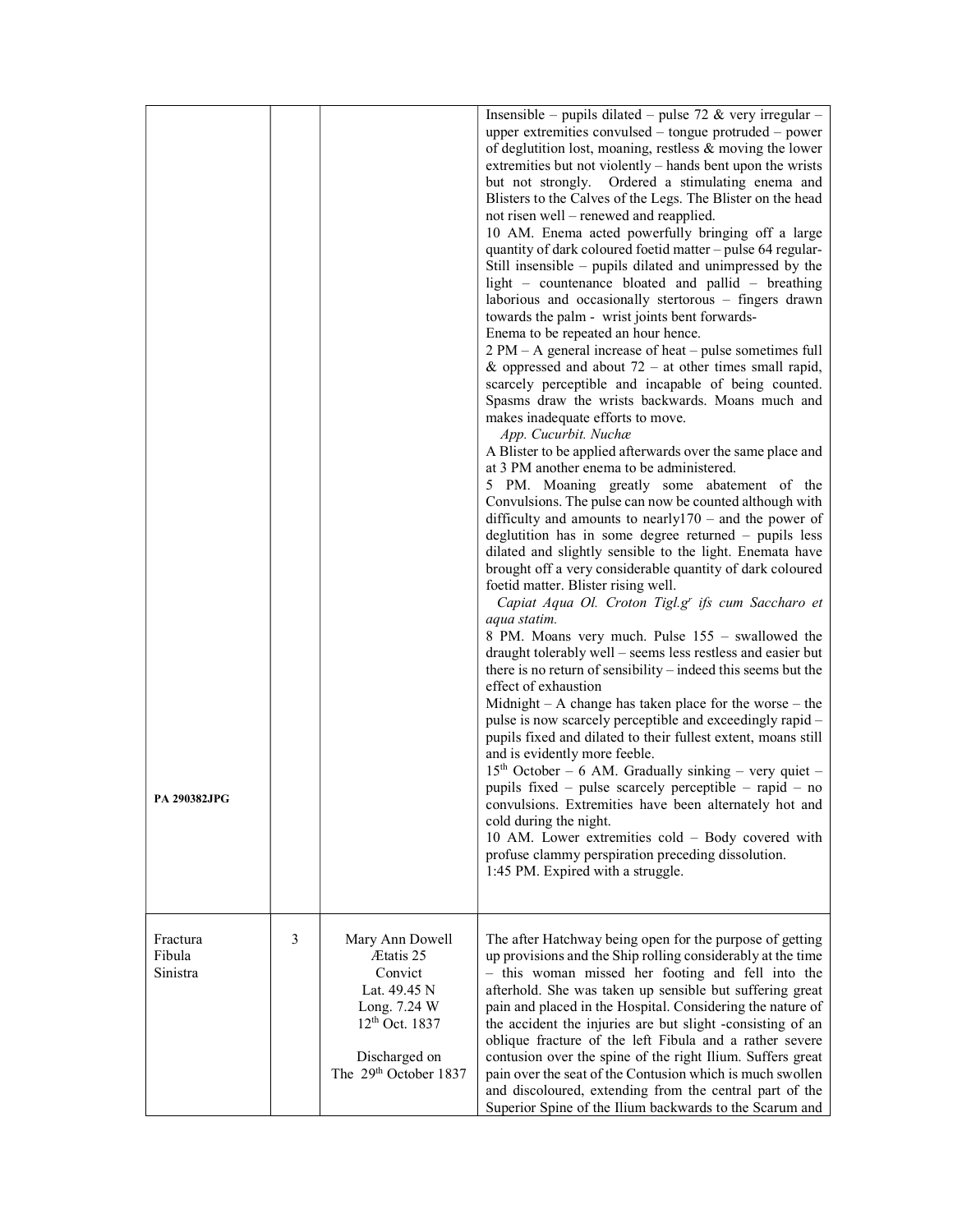| <b>PA 290383JPG</b>            |   |                                                                                                                                                                                  | about three inches in breadth perpendicularly. The<br>Fracture of the Fibula is situated two inches above the<br>malleolus, is oblique with but very little separation of the<br>ends of the Bone - crepitus distinct. Patient placed in Bed<br>- applied a Bandage from the toes to the knee of the<br>injured extremity placing pads on each side of the<br>fractured ends of the Bone to keep them in opposition and<br>placed the limb in splints. Ordered the following Lotion to<br>the Contusion on the Loins.<br>Rx. Aquæ Ammon. Acct.<br>Spt. Vini Rect.<br>a a $3$ fs M<br>Aquæ<br>$13th$ October – Slept little – no fever, still considerable<br>pain in the Loins - less swelling - discolouration<br>extended. Bandage and a folded piece of cloth applied<br>over the contusion - to be wetted with the Lotion<br>occasionally. Fracture more painful but no swelling and<br>very trifling discolouration, adjusted the splints &<br>Bandage.<br>Capiat Aqua Magnes Sulph. 3fs<br>14 <sup>th</sup> Oct <sup>r</sup> . Doing well – no fever – much less pain –<br>swelling over the loins much abated and the effused<br>blood absorbing rapidly. Limb easy. Bowels open.<br>Pergat.<br>$16th$ Is able to sit up in bed – loins free from pain except<br>when touched - swelling entirely removed. Fracture doing<br>well - adjusted the Bandage $\&$ splints and found the ends<br>of the Bone uniting well and in close approximation.<br>Reapplied the bandage & compress to the loins. Omit the<br>lotion – perfect rest enjoined.<br>20 <sup>th</sup> Patient rapidly improving. Pergat.<br>29th Discharged from Hospital being able to move about a<br>little – union of the Fracture perfect $\&$ the Loins free from<br>pain and tumor. |
|--------------------------------|---|----------------------------------------------------------------------------------------------------------------------------------------------------------------------------------|----------------------------------------------------------------------------------------------------------------------------------------------------------------------------------------------------------------------------------------------------------------------------------------------------------------------------------------------------------------------------------------------------------------------------------------------------------------------------------------------------------------------------------------------------------------------------------------------------------------------------------------------------------------------------------------------------------------------------------------------------------------------------------------------------------------------------------------------------------------------------------------------------------------------------------------------------------------------------------------------------------------------------------------------------------------------------------------------------------------------------------------------------------------------------------------------------------------------------------------------------------------------------------------------------------------------------------------------------------------------------------------------------------------------------------------------------------------------------------------------------------------------------------------------------------------------------------------------------------------------------------------------------------------------------------------------------------------------------------------------------------------|
| Ambustio<br>Scald<br>PA 290384 | 4 | Janet Fell<br>Ætatis 10<br>Free woman's child<br>8 <sup>th</sup> November 1837<br>at Sea<br>Lat 5.02.40 N<br>Long. 23.16 W.<br>Discharged on the<br>$23rd$ Nov <sup>r</sup> 1837 | Severe scaled of the left arm & hand and right cheek and<br>ear from falling into a vessel containing a quantity of hot<br>Pea Soup. Vesication extends over the whole arm and<br>hand from midway between the shoulder $&$ elbow – and<br>there are several isolated blisters on the cheek & ear.<br>Patient placed in bed – the arm rested on a soft cushion of<br>Tow covered with Calico over which fine Flour was<br>thickly strewn, with which the whole arm and hand and<br>right side of the Face was likewise covered and directed<br>to be removed as it became moist with the discharge.<br>9 <sup>th</sup> Nov <sup>r</sup> . Pain severe but less so than it was last evening.<br>Patient feverish – pulse quick – swelling of the arm<br>considerable – vesications general – large and much<br>distended. Punctured the skin cautiously and continued<br>the Flour.<br>Rx. Hydrargyri Submur g' iij<br>Antimonii Pulv. g <sup>t</sup> iv M fiat Pulv. Statim<br>adhibendus<br>$10th$ – Arm easy – profuse discharge of serum from the<br>punctures. Fever abated – bowels opened this morning by<br>Infusum Sennæ. Face looking much better - discharge<br>slight and swelling diminished. Continue the application<br>of the Flour.                                                                                                                                                                                                                                                                                                                                                                                                                                                                                                            |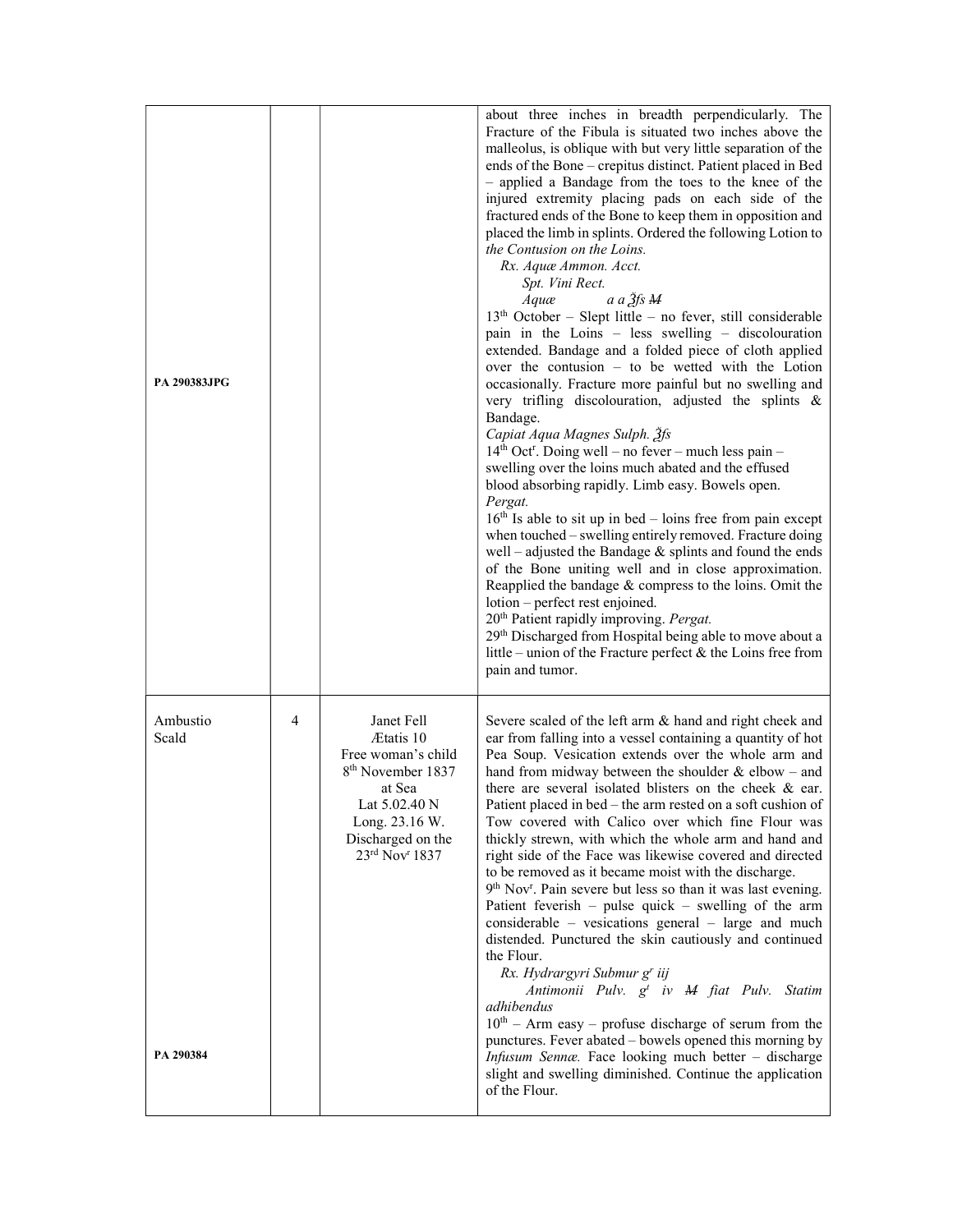|            |   |                                                                                                                                                                                                                                                                                                                                                   | $11th$ Swelling of the arm diminished – profuse discharge<br>of purulent matter. Face doing well. Arm and hand to be<br>enveloped in a soft oatmeal Poultice after removing as<br>much of the caked flour as possible without separating the<br>skin.<br>12 <sup>th</sup> Arm perfectly easy when in the Poultice but very<br>painful on removing this and exposing the injured surface<br>to the air. Continue the Poultice shifting it twice a day.<br>$14th$ Swelling much abated – the whole of the cuticle<br>removed by the Poultice - Inflamed surface looks well -<br>no ulceration excepting on the ulnar aspect of the Forearm<br>about three inches long and one in breadth where the arm<br>has rested. Patients health good.<br>Continue the Poultices.<br>16 <sup>th</sup> Arm of its natural size. Little discharge and that from<br>the ulceration only. Omit the Poultice and dress the arm<br>with Cerat. Calaminæ.<br>18th Nov <sup>r</sup> . Ulceration looking well - clean and granulating<br>- discharge healthy.<br>19th Healing slowly - Powdered chalk applied over the<br>ulcerated surface. Cerat. Calaminae over all.<br>21 <sup>st</sup> Ulcer nearly healed up.<br>23 <sup>rd</sup> Ulcer healed without any contraction of the cicatrix.<br>Patient discharged |
|------------|---|---------------------------------------------------------------------------------------------------------------------------------------------------------------------------------------------------------------------------------------------------------------------------------------------------------------------------------------------------|------------------------------------------------------------------------------------------------------------------------------------------------------------------------------------------------------------------------------------------------------------------------------------------------------------------------------------------------------------------------------------------------------------------------------------------------------------------------------------------------------------------------------------------------------------------------------------------------------------------------------------------------------------------------------------------------------------------------------------------------------------------------------------------------------------------------------------------------------------------------------------------------------------------------------------------------------------------------------------------------------------------------------------------------------------------------------------------------------------------------------------------------------------------------------------------------------------------------------------------------------------------------------------------------|
| Ophthalmia | 5 | <b>Elizabeth Davies</b><br>Ætatis 18<br>Convict<br>9 <sup>th</sup> November<br>1837<br>at sea<br>Lat. 4.26 N<br>Long. 23.28 W.<br>$22nd$ Dec <sup>r</sup> 1837<br>Discharged cured<br>Added again<br>On the 3 <sup>rd</sup> January<br>1838<br>With a return of the<br>same complaint.<br>Finally went to Hospital<br>at Hobart Town V.D.<br>Land | Conjunctiva of the left Eye in a state of slight<br>inflammation- no pain in the head or eye except the usual<br>sensation of something lodging in it - tongue white -<br>general health good.<br>Rx. Ipecacuanha Pulv. g <sup>r</sup> . xv<br>Antimonia Tartr. g' i M fiat Pulv. statim<br>$capiendus$ – Cold water applied to the eyes frequently –<br>rest with both eyes shaded - low diet.<br>11 <sup>th</sup> Nov <sup>r</sup> . Some diminution of the redness & uneasiness<br>of the organ. Pergat.<br>13 <sup>th</sup> The inflammation continues without any very<br>marked abatement. Sl. Magnes Sulphates 2fs pro re nata<br>Rx. Zinci Sulphates g' v<br>Tinct. Opii g' vi<br>Aqua Žij M et solve<br>Collyrium to be used frequently - rest in bed and eyes<br>shaded.<br>$15th$ Slight improvement – Pergat                                                                                                                                                                                                                                                                                                                                                                                                                                                                       |
| PA 290385  |   | 25 <sup>th</sup> January 1838                                                                                                                                                                                                                                                                                                                     | 18 <sup>th</sup> November – Stationary-but the Injection of the<br>Conjunctiva of a less brilliant red. Insinuated two drops of<br>the Tinct. Opii between the Eyelids which gave relief.<br>20 <sup>th</sup> Today the right eye has become slightly red and<br>painful. Omit. the Tinct. Opii. Cold Bread Poultice to be<br>applied and a Brisk common purgative given.<br>21 <sup>st</sup> Increase of redness and pain in both eyes. Patients<br>health does not suffer – her constant desire is for more<br>food. App. Emp. Vesicat temporibus. The cold Poultices<br>to be frequently renewed.<br>23 <sup>rd</sup> Some abatement of the Inflammation Pergat.<br>25 <sup>th</sup> Little alteration. Rept <sup>r.</sup> Emp. Vesicatorium a a<br>Continue the cold Poultices with rest in bed.<br>$29th Inflammation abated – Pergat.$<br>$4th$ December – Redness and pain much lessened <i>Omit<sup>r</sup></i><br>Cataplasma Rept' Collyrium. Eyes still kept shaded - The                                                                                                                                                                                                                                                                                                            |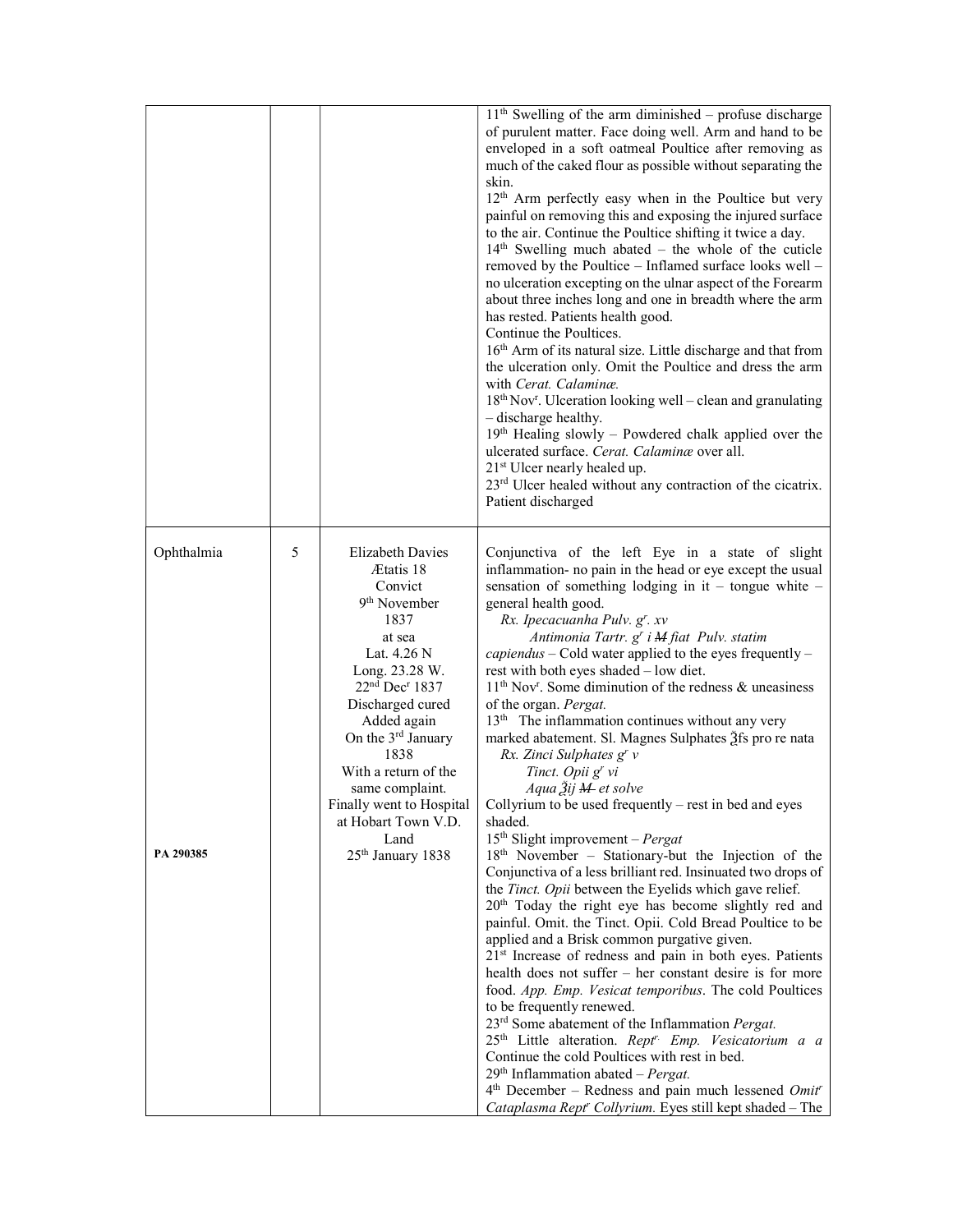|                                 |   |                                                                                                                                                                                  | patient from this time continued to improve and was<br>discharged on the 22 <sup>nd</sup> entirely free from any<br>inflammation in either eye. On examining her again<br>however with the other Prisoners on the 3 <sup>rd</sup> January the<br>Eye exhibited an appearance of returning Inflammation<br>and she was again placed on the Sick List where she<br>continued until the 25 <sup>th</sup> January 18838 when she was<br>discharged to Hospital not being assignable although<br>nearly convalescent. During the last three weeks the<br>Inflammation was of a subacute character and was<br>evidently connected with disorder of the digestive<br>functions. The treatment consisted of the daily local<br>application of astringent Collyria accompanied by small<br>doses of Pil. Hydrarg & Pulv. Rhei internally - mane<br>nocteque.                                                                                                                                                                                                                                                                                                                                                                                                                                                                                                                                                                                                                                                                                                                                                                                                  |
|---------------------------------|---|----------------------------------------------------------------------------------------------------------------------------------------------------------------------------------|------------------------------------------------------------------------------------------------------------------------------------------------------------------------------------------------------------------------------------------------------------------------------------------------------------------------------------------------------------------------------------------------------------------------------------------------------------------------------------------------------------------------------------------------------------------------------------------------------------------------------------------------------------------------------------------------------------------------------------------------------------------------------------------------------------------------------------------------------------------------------------------------------------------------------------------------------------------------------------------------------------------------------------------------------------------------------------------------------------------------------------------------------------------------------------------------------------------------------------------------------------------------------------------------------------------------------------------------------------------------------------------------------------------------------------------------------------------------------------------------------------------------------------------------------------------------------------------------------------------------------------------------------|
| Rheumatismus                    | 6 | Hannah Collis<br>Ætatis 47<br>Convict<br>Placed on the Sick List<br>$13th$ Novr 1837<br>at Sea<br>Lat. 1.06 N<br>Long. 27.35 W<br>Discharged<br>14 <sup>th</sup> January<br>1838 | Has been for many years subject to Rheumatism. Being a<br>weakly & debilitated person, she was placed in Hospital<br>for the purpose of having a more generous $\&$ digestible<br>diet. Her appetite and powers of digestion are much<br>weakened. The knees are the chief seat of pain and the<br>ancles swell towards night. Infus. Aura. Ordered with the<br>Mistura Guaiaci occasionally and a mild laxative of Pulv.<br>Rhei Magnes Carbon. et Zingiber Pulv. at intervals.<br>Having improved greatly by the Regimen adopted she was<br>discharged on the 14 <sup>th</sup> January.                                                                                                                                                                                                                                                                                                                                                                                                                                                                                                                                                                                                                                                                                                                                                                                                                                                                                                                                                                                                                                                            |
| PA 290386<br>Febris<br>Synochus | 7 | Eliza Taylor<br>Ætatis 22<br>Convict<br>Nov <sup>r</sup> 17 <sup>th</sup> 1837<br>at Sea<br>Lat. 7.03 S<br>Long. 32.05 W<br>Discharged<br>20 <sup>th</sup> November<br>1837      | Patient a strong, muscular, and plethoric woman.<br>Complains this morning of pain in the forepart and top of<br>loins. Had a rigor during the night and has felt chilly and<br>unwell at intervals for the last three days. Pulse $116 - full$<br>but soft - skin hot and dry - tongue white - eyes suffused<br>and blood shot - bowels constipated - menstrual period -<br>at all times regular -is just over - urine high coloured and<br>scanty. A dose of Sulphate of Magnesia had been taken<br>very early this morning since which she has felt<br>considerable nausea.<br>Rx. Hydrarg. Submur. g' vj<br>Antimon Pulveris g' viij fiat Pulv statim adhibend.<br>4 PM. Bowels opened – no relief – very restless.<br>Detrahantur sanguinis $\frac{\partial x}{\partial y}$<br>Great relief obtained from the Bleeding - headache nearly<br>removed.<br>Sumat [Aqu?] Aquæ Ammon. Acet. Ѯi sumenda q.q. hora<br>- Yeast water acidulated with Supertartrate of Potass for<br>drink. Body washed from had to foot with soap and water<br>- to be afterwards sponged with Vinegar and water and<br>the head kept cool with the same.<br>18 <sup>th</sup> November – Much better – Pulse 92 soft – headache<br>removed - tongue cleaner - skin temperate. Feels<br>altogether so much better that she desired to sit upright.<br>Bowels free. Continue the Draught every four hours. No<br>food to be given but Tea and barley water.<br>$19th$ Convalescent – considerable weakness remaining.<br>Sago & Rice allowed with a very small portion of wine.<br>$20th$ Removed from Hospital – continued progressively to<br>gain strength afterwards. |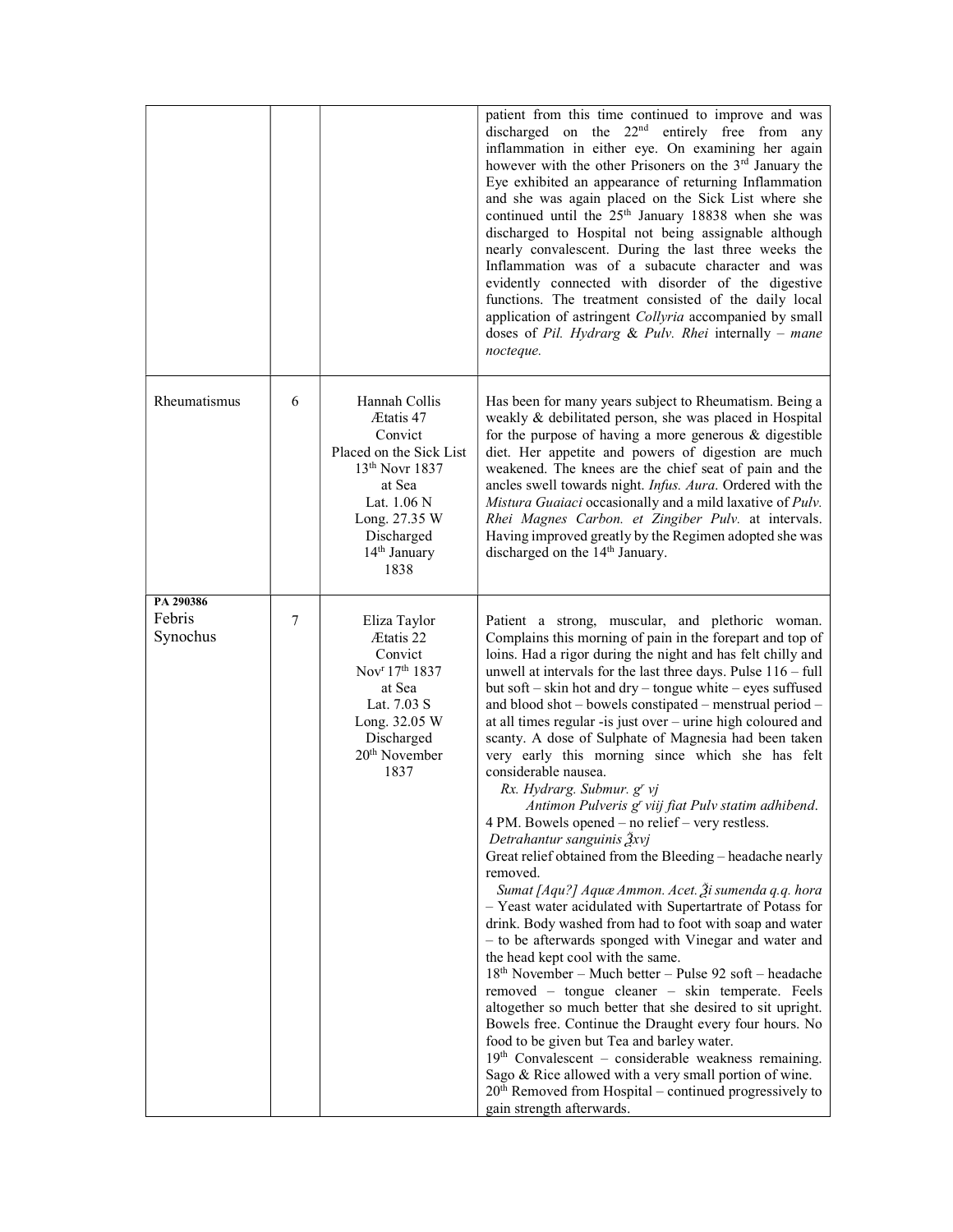| Scorbutus<br>commencing<br>with symptoms<br>of<br>Pleuritis<br>PA 290387 | 8 | Elizabeth Ellis<br>Ætatis 19<br>Convict<br>Dec <sup>r</sup> 11 <sup>th</sup> 1837<br>at Sea<br>Lat. 37.41<br>Long. 9.52<br>Discharged<br>21 <sup>st</sup> January<br>1838 | Patient of a pale sickly aspect although generally enjoying<br>good health. Complains of severe pain from under the left<br>mamma which affects her respiration. Pulse accelerated<br>but soft – skin temperate – tongue clean – bowels regular.<br>App. Emp. Lyttæ parti dolente<br>Capiat Aqu Antim Tart. g' fs quarta q.q. hora<br>Vespere - Three doses of Tartar Emetic have been taken<br>- the two first completely emptied the Primae Via $-$ the<br>last produced no nausea or purging Blister risen well -<br>Patient feels much easier - has less pain in the Chest and<br>the Breathing is more free - Diet sago or Gruel and Tea.<br>$12th$ Continues better - pulse 100 weak – pain in the Chest<br>not felt unless when attempting to fill it. Blister<br>discharging freely.<br>14th Pain in the Chest removed. Patient feel excessively<br>weak – pulse 110 feeble and increased on any exertion –<br>countenance very pallid - breath fœtid - bowels opened<br>$daily - stocks$ dark coloured $-$ appetite gone.<br>Rx. Quinæ Sulphatis g' ij<br>Acid. Sulphur. D. st ij<br>Aquæ $\tilde{Z}I$ – fiat Haustus bis in die capiendus.<br>Rx. Ipecacuanhae Pulv. g <sup>t</sup> xii<br>Rhei Rad. Pulveris $g^t$ xviii M fiat pil No vj – cujus<br>sumat egui 1 omni nocte. - Same diet with a little wine<br>daily.<br>19th Patient has continued since last report without<br>improvement. Today there are marked symptoms of<br>Scorbutus which there is little doubt has been the nature<br>of the complaint from the commencement. The Gums are<br>slightly red, swollen and tender and bleed on being<br>pressed gently and the legs below the knees are marked<br>with several irregular pink coloured blotches. Patient is<br>free from pain but feels excessively weak and has lost<br>flesh considerably, the pulse is about $100 \&$ feeble and<br>becomes very rapid on making any exertion or even sitting<br>up-right – her countenance is very pallid and her breath<br>peculiarly foetid – Bowels are still opened daily and the<br>evacuations of the same character – dark coloured and<br>foetid. – Omit the Pills & Quinine.<br>Rx. Nitratis Potassæ 3i<br>Aceti Žviij<br>Ol. Pip. Menthe $gt$ iij<br>Sacchari q.s. M-Capiat [qu?] 3fs ter in die. Diet to<br>consist of Preserved Meat with vegetables gradually<br>increased as the Stomach will bear it $-$ a little Port Wine |
|--------------------------------------------------------------------------|---|---------------------------------------------------------------------------------------------------------------------------------------------------------------------------|--------------------------------------------------------------------------------------------------------------------------------------------------------------------------------------------------------------------------------------------------------------------------------------------------------------------------------------------------------------------------------------------------------------------------------------------------------------------------------------------------------------------------------------------------------------------------------------------------------------------------------------------------------------------------------------------------------------------------------------------------------------------------------------------------------------------------------------------------------------------------------------------------------------------------------------------------------------------------------------------------------------------------------------------------------------------------------------------------------------------------------------------------------------------------------------------------------------------------------------------------------------------------------------------------------------------------------------------------------------------------------------------------------------------------------------------------------------------------------------------------------------------------------------------------------------------------------------------------------------------------------------------------------------------------------------------------------------------------------------------------------------------------------------------------------------------------------------------------------------------------------------------------------------------------------------------------------------------------------------------------------------------------------------------------------------------------------------------------------------------------------------------------------------------------------------------------------------------------------------------------------------------------------------------------------------------------------------------------------------------------------------------------------------------|
| PA 290388                                                                |   |                                                                                                                                                                           | daily, and lemonade for drink to be used ad libitum.<br>$21st$ December – Improved – Pulse 84 and stronger – Spots<br>on the Legs have assumed the usual blue or livid<br>appearance of those occurring of Scorbutus, resembling so<br>many slight contusions with blood extravasated under the<br>skin and raising it above the level of the general surface.<br>Patient was taken on the Poop for the benefit of the air and<br>sat there for two hours - expressed herself much better for<br>it. Same treatment to be continued.<br>$25th$ Very little change – Has every evening a sense of<br>chilliness which lasts for about an hour and is succeeded<br>by heat and perspiration. Her strength is however<br>improved- she is able to walk on deck daily when the<br>weather is fine and remains there two or three hours.                                                                                                                                                                                                                                                                                                                                                                                                                                                                                                                                                                                                                                                                                                                                                                                                                                                                                                                                                                                                                                                                                                                                                                                                                                                                                                                                                                                                                                                                                                                                                                                |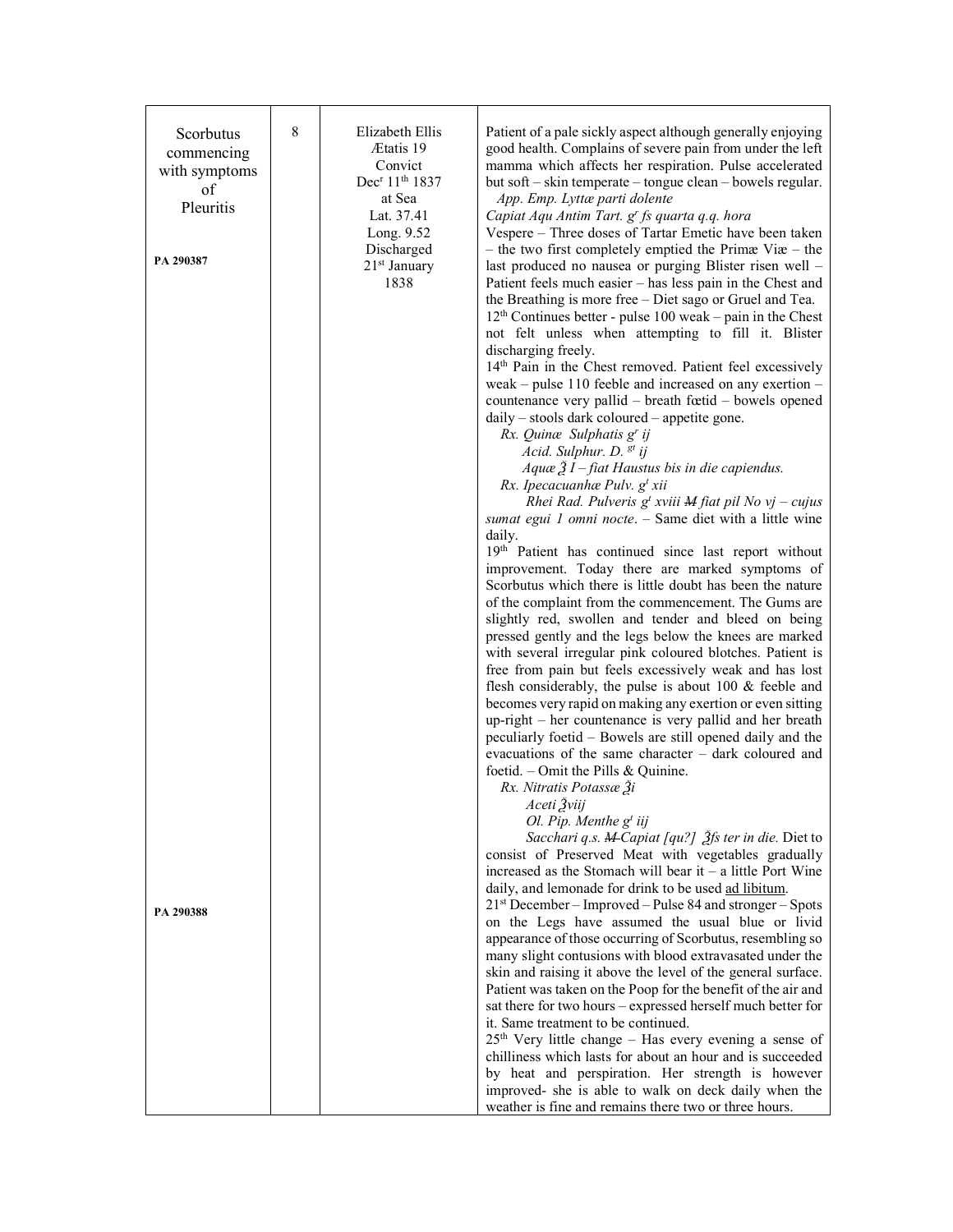|                                                                   |    |                                                                                                                                                                    | Rep <sup>t</sup> Haust Quinæ Sulph. ut antea hor. meridian. Cont'<br>alia<br>30 <sup>th</sup> Complaint seems stationary no increase in the size or<br>number of the swellings on the legs or diminution of<br>strength. Potatoes and other vegetables ordered for food<br>with the preserved meats and four glasses of wine daily.<br>Omit the Nitri and Vinegar.<br>January $1^{st}$ 1838 – Improved in all respects – a palpable<br>increase of strength and appetite and a decrease of foetor<br>in the breath and of the swellings on the extremities.<br>Continue the Quinine Draught at Noon - the Fresh Meat<br>& Vegetables Diet with Wine and Lemonade for drink.<br>6 <sup>th</sup><br>Progressively improving – Scorbutic tumors<br>disappearing. $Pergat -$<br>$10th$ Nearly convalescent but still weak - Omit the<br>Quinine. Continue the same diet with an occasional<br>Laxative of Rhubarb, Magnesia and Ginger.<br>From this period she continued rapidly to improve and<br>was discharged on the 21 <sup>st</sup> every bad symptom being<br>removed and her strength restored. |
|-------------------------------------------------------------------|----|--------------------------------------------------------------------------------------------------------------------------------------------------------------------|------------------------------------------------------------------------------------------------------------------------------------------------------------------------------------------------------------------------------------------------------------------------------------------------------------------------------------------------------------------------------------------------------------------------------------------------------------------------------------------------------------------------------------------------------------------------------------------------------------------------------------------------------------------------------------------------------------------------------------------------------------------------------------------------------------------------------------------------------------------------------------------------------------------------------------------------------------------------------------------------------------------------------------------------------------------------------------------------------|
| PA 290389<br>Paracyesis<br>of Dr.Mason<br>Good<br>Premature labor | 9  | Frances Shepherd<br>Ætatis 24<br>Convict<br>24th Dec <sup>r</sup> 1837<br>at Sea<br>Discharged<br>31 <sup>st</sup> December                                        | Patient in the 2 <sup>nd</sup> week of the eight month of Pregnancy.<br>Had a fall down the Water Closet ladder about twelve days<br>ago and has not felt well since. Was seized with pains of<br>Labor about midnight and at 4:30 AM was delivered of a<br>stillborn Female Child in a putrid state – the body livid<br>and the cuticle separated very generally throughout its<br>surface. Presentation and progress of the Labor<br>1 <sup>st</sup> December – Discharged.                                                                                                                                                                                                                                                                                                                                                                                                                                                                                                                                                                                                                        |
| Graviditas<br>Natural Labor                                       | 10 | Sarah Ferguson<br>Ætatis 26<br>Convict<br>$27th$ December<br>1837<br>at Sea<br>Discharged<br>$6th$ January<br>1838                                                 | Full period of Pregnancy. Seized with Labor pains at<br>midnight and was delivered of a healthy Female Child at<br>2:30 AM. Presentation & progress of the Labor natural.<br>$29th$ After pains rather severe – small clots coming away<br>with each pain $-$ relieved by opiate Frictions to the<br>abdomen and warm fomentations, milk secretion tolerably<br>copious. Child doing well - Applied to the Breast during<br>the past night.<br>30 <sup>th</sup> After pains removed. Mother & child doing well.<br>$6th$ January – Discharged.                                                                                                                                                                                                                                                                                                                                                                                                                                                                                                                                                       |
| Rheumatismus                                                      | 11 | Elizabeth Davidson<br>Ætatis233<br>Convict<br>21 <sup>st</sup> January<br>1838<br>at Sea<br>Sent to Hospital<br>At<br><b>Hobart Town</b><br>$25th$ January<br>1838 | Has been for some time subject to Rheumatic attacks in<br>the lower extremities. Is of delicate habit and enfeebled<br>constitution. At present the attack is confined to the<br>muscular fascia of the right thigh which is a little swollen<br>accompanied with pain chiefly during the night. -<br>Ordered the Mistura Guaiaci twice a day with the Pulv.<br>Ipecac. Comp at bed time. The Limb to be rubbed briskly<br>with warm Vinegar night and morning and afterwards<br>rolled in Flannel.<br>23 <sup>rd</sup> Improved materially.<br>Pergat in usu medicamentorum<br>25 <sup>th</sup> Almost convalescent - but being unassignable was<br>discharged to Hospital at Hobart Town this day.                                                                                                                                                                                                                                                                                                                                                                                                 |

P. Leonard Surgeon Superintendent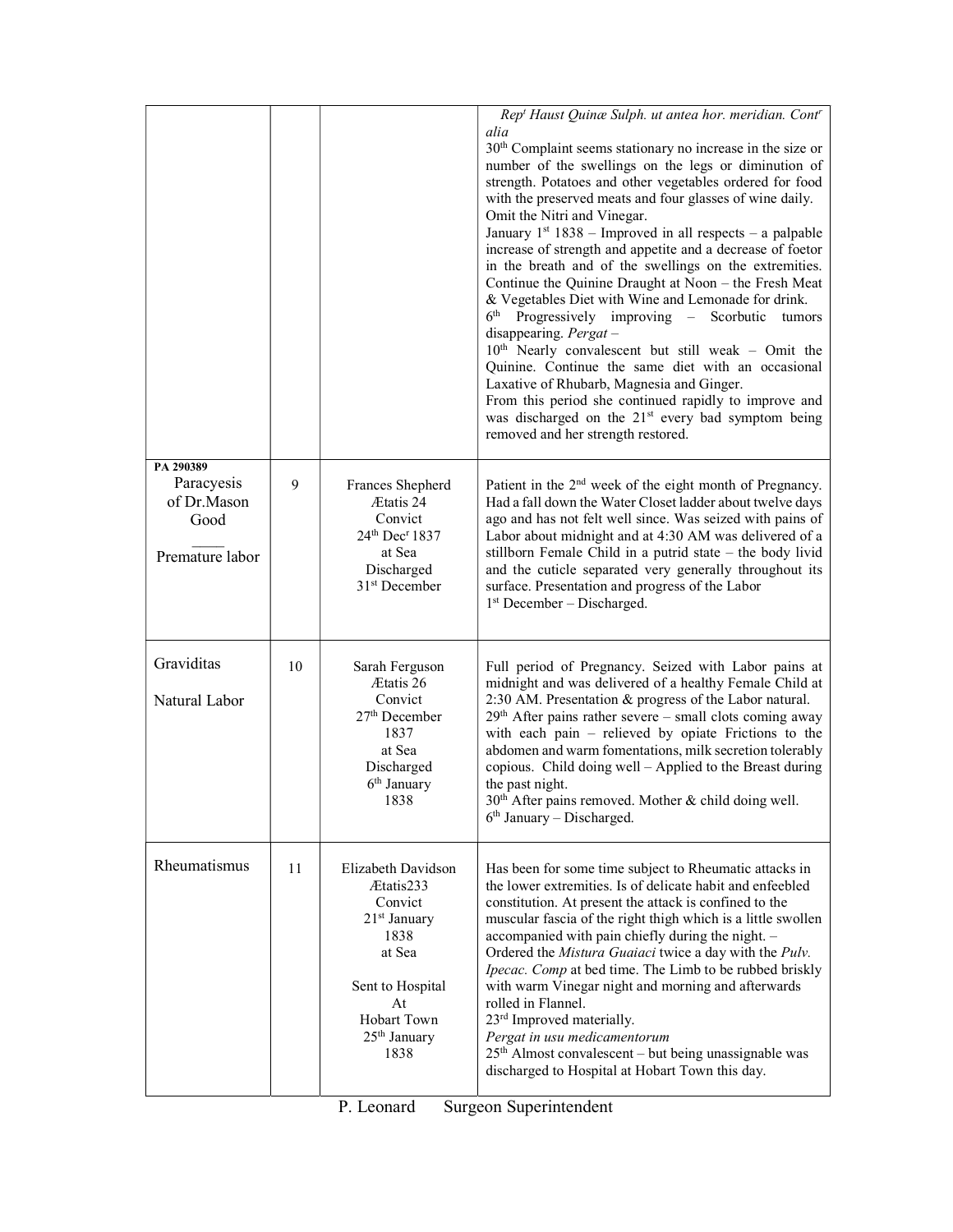#### **Diseases** Nosologically arranged Numbers<br>
Discharged to<br>
Duty<br>
Duty<br>
Hospital<br>
Died on board<br>
Died on board<br>
Invalided<br>
Invalided<br>
Remaining<br>
Remaining<br>
Remaining<br>
Nos. of such Cases<br>
as are detailed in Pyrexiae Ord. I. Febres. Internuttentes Quotidiana Tertiana Febris Ephemora Simplex  $\begin{vmatrix} 1 & 1 \end{vmatrix}$  1 Continua Synochus 1 1 1 Typhus Ord. II. Phlegmasiae. Phlogosis Pneumonia 1 1 1 Rheumatismus 2 1 1 2 Ophthalmia 3 3 2 1 Phlegemon 1 1 1 Cynanche  $\begin{array}{|c|c|c|c|c|c|c|c|} \hline \text{C} & \text{2} & \text{2} \\ \hline \end{array}$ Ord. III. Exanthemata. Variola Rubeola Erysipelas Vaccina Urticana  $\begin{array}{|c|c|c|c|c|c|c|c|} \hline 1 & 1 & 1 \\ \hline \end{array}$ Ord. IV. Haemorrhagiae Haemoptysis Phthisis incipiens Phthisis confirmata Menorrhagia 1 1 1 Ord. V. Profluvia. Catarrhus Dysenteria Neuroses. Ord. I. Comata. Apoplexia 1 1 1 1 1 1 1 1 Ord. II. Adynamiae. Dyspepsia 11 Ord. III. Spasmi. Asthma 2 2 2 Diarrhoea 1 1 1 Colica Hysteria Cholera Epilepsia 5 5 2 1 5 5 2 1 Ord. Iv. Vesaniae. Amentia Mania

# A Nosological Synopsis of the Sick Book kept during the Period of this Journal, in conformity with the 30<sup>th</sup> Article of the Surgeons' Instructions.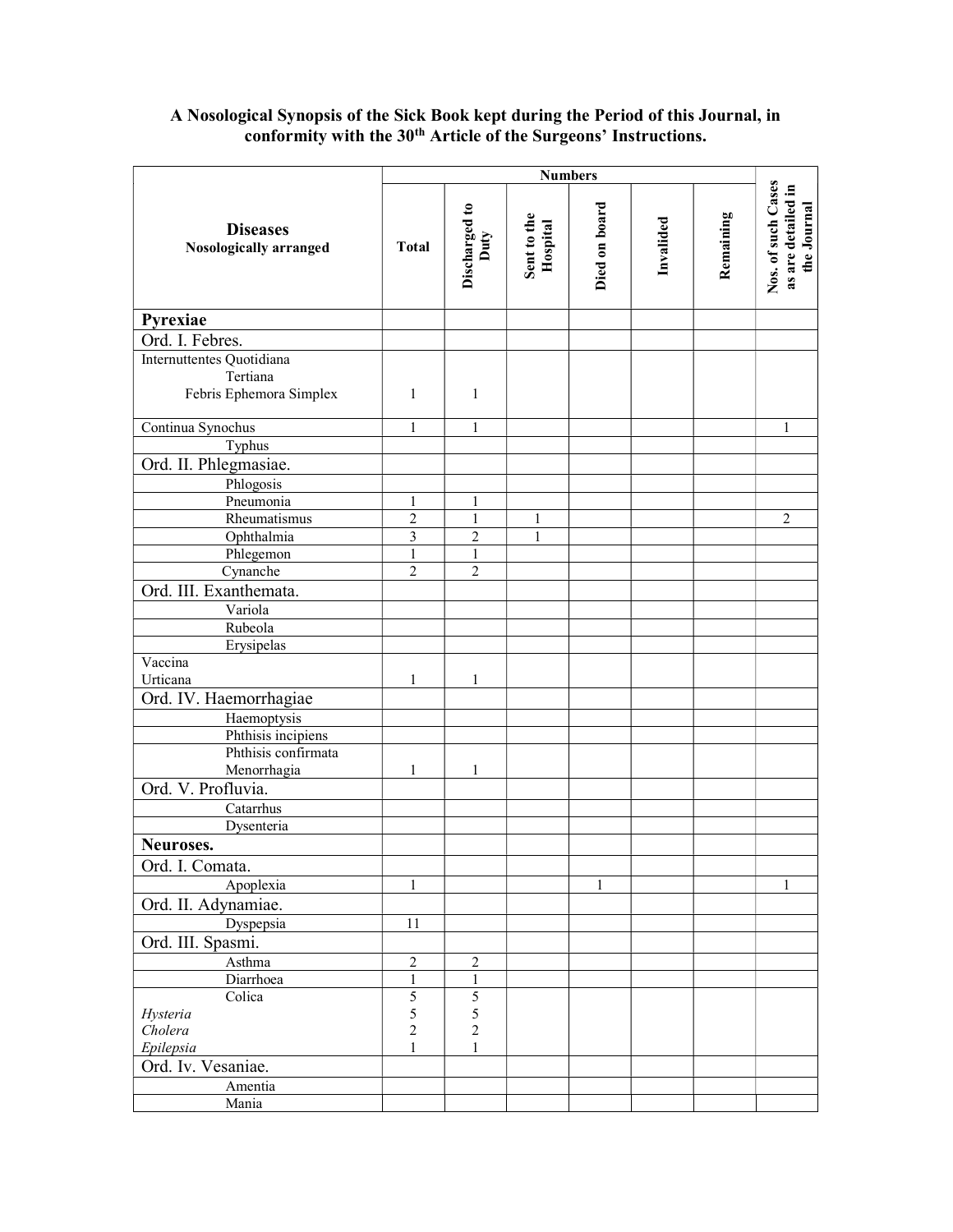| Cachexiae.                                                                                                 |                 |                 |                |              |  |  |              |
|------------------------------------------------------------------------------------------------------------|-----------------|-----------------|----------------|--------------|--|--|--------------|
| Ord. I. Marcores.                                                                                          |                 |                 |                |              |  |  |              |
| Tabes                                                                                                      |                 |                 |                |              |  |  |              |
| Ord. II. Intumescentiae.                                                                                   |                 |                 |                |              |  |  |              |
| Anasarca                                                                                                   |                 |                 |                |              |  |  |              |
| Ascites                                                                                                    |                 |                 |                |              |  |  |              |
| Hydrothorax                                                                                                |                 |                 |                |              |  |  |              |
| Ord. III. Impetigines.                                                                                     |                 |                 |                |              |  |  |              |
| Syphilis                                                                                                   |                 |                 |                |              |  |  |              |
| Scrophula                                                                                                  |                 |                 |                |              |  |  |              |
| Icterus                                                                                                    |                 |                 |                |              |  |  |              |
| Scorbutus                                                                                                  | 1               | 1               |                |              |  |  | 1            |
| Locales.                                                                                                   |                 |                 |                |              |  |  |              |
| Ord. I. Dysaethesiae.                                                                                      |                 |                 |                |              |  |  |              |
| Amaurosis                                                                                                  |                 |                 |                |              |  |  |              |
| Ord. II. Dysorexiae.                                                                                       |                 |                 |                |              |  |  |              |
| Ord. III. Dyscinesiae.                                                                                     |                 |                 |                |              |  |  |              |
| Ord. IV. Apocenoses.                                                                                       |                 |                 |                |              |  |  |              |
| Gonorrhoea                                                                                                 |                 |                 |                |              |  |  |              |
| Ord. V. Epischeses                                                                                         |                 |                 |                |              |  |  |              |
| Ischuria                                                                                                   |                 |                 |                |              |  |  |              |
| Obstipatio                                                                                                 | 1               | 1               |                |              |  |  |              |
| Dysuria                                                                                                    | 1               | 1               |                |              |  |  |              |
| Ord. VI. Tumores.                                                                                          |                 |                 |                |              |  |  |              |
| Aneurisma                                                                                                  |                 |                 |                |              |  |  |              |
| Ord. VII. Ectopiae.                                                                                        |                 |                 |                |              |  |  |              |
| Hernia                                                                                                     |                 |                 |                |              |  |  |              |
| Prolapsus                                                                                                  |                 |                 |                |              |  |  |              |
| Paracyesis                                                                                                 | 1               | 1               |                |              |  |  | 1            |
| Graviditas                                                                                                 | 1               | 1               |                |              |  |  | 1            |
| Ord. VIII. Dialyses.                                                                                       |                 |                 |                |              |  |  |              |
| Fractura                                                                                                   | 1               | 1               |                |              |  |  | $\mathbf{1}$ |
| Vulnus                                                                                                     | $\overline{2}$  | 2               |                |              |  |  |              |
| Uleus Ambustis                                                                                             | $\mathbf{1}$    | $\mathbf{1}$    |                |              |  |  | 1            |
| Psora                                                                                                      | $\mathbf{1}$    | 1               |                |              |  |  |              |
| <b>GENERAL TOTAL</b>                                                                                       | $\overline{41}$ | $\overline{38}$ | $\overline{2}$ | $\mathbf{1}$ |  |  | 11           |
| NOTE.—Medical Officers are desired particularly to Notice that the Numbers in each Disease and the general |                 |                 |                |              |  |  |              |
| Total must not only correspond with the Sick Book, but also with the particulars contained in the several  |                 |                 |                |              |  |  |              |
| Nosological Returns for the period.                                                                        |                 |                 |                |              |  |  |              |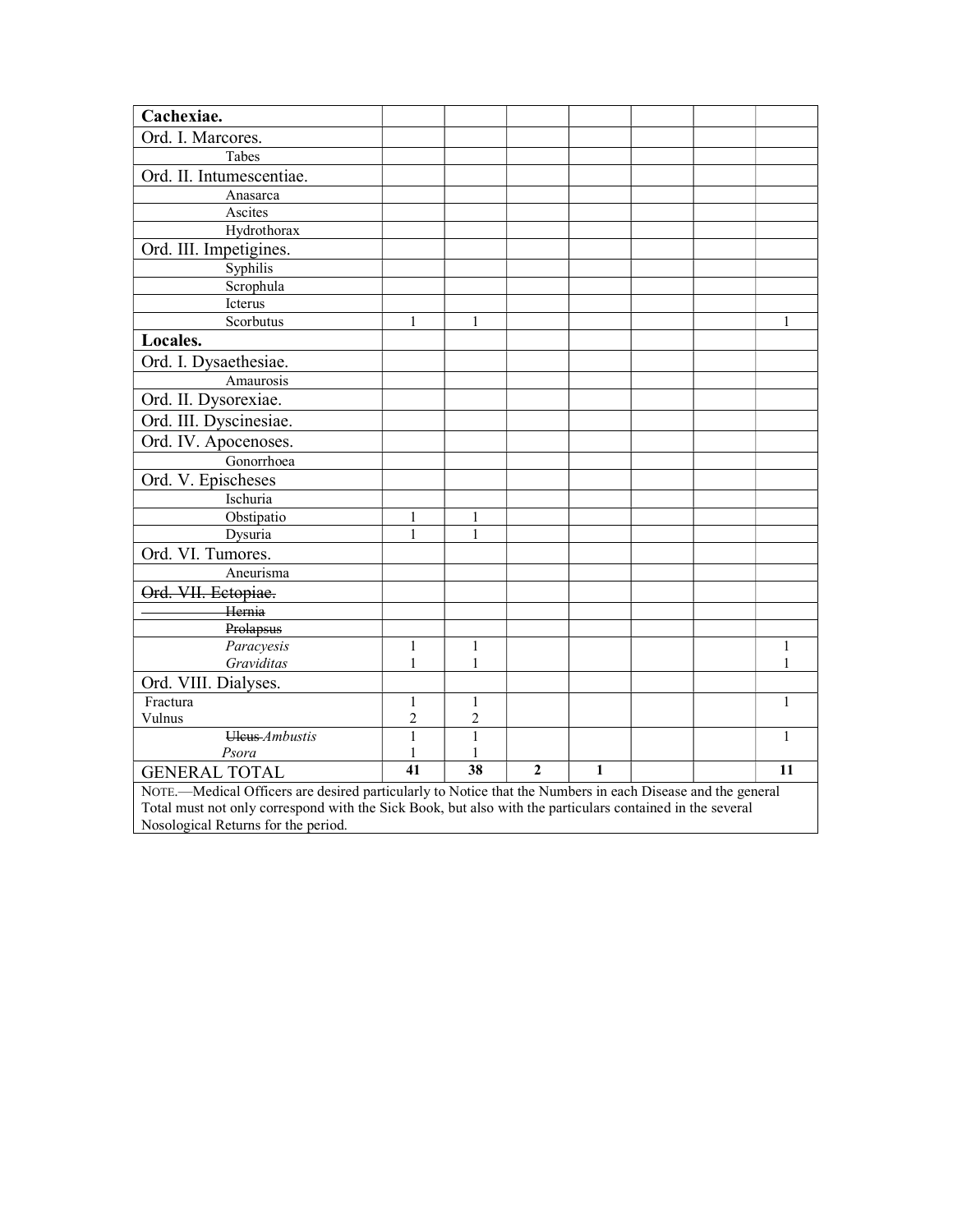### GENERAL REMARKS

The following numbers of Convicts, Free Women and Children were embarked on board the "Atwick" at Woolwich in parties form different localities in the Country and at various time between the  $13<sup>th</sup>$  and  $28<sup>th</sup>$  September  $1837 - viz$ 

| $Convicts -$         | 151 |
|----------------------|-----|
| Free Women $-$       | 5   |
| Convicts Children –  | 18  |
| Free W. Children $-$ | Q   |
| Total                | 183 |

One death occurred during the Voyage and one Birth making the total landed at Hobart Town on the  $25<sup>th</sup>$  and  $30<sup>th</sup>$  January 1838 the same, in point of number, as embarked at Woolwich – viz 183.

The General condition of the Convicts and others when received on board was favourable, and their General health tolerably good; but there were some whose Persons were in a most filthy condition and others whose strength had been seriously impaired by dissipation and previous Disease. Care was taken to have the former thoroughly cleaned; and some attention was required during the Voyage in supporting the enfeebled constitutions of the latter. The only person who died was a Case of this description – of intemperate habits and irregular mode of life she (Case 2) had for a long period suffered from the effects of her irregularities when on shore, and, after repeated attacks of Intermittent Fever ultimately fell a victim to that species of apoplexy – dependent upon nervous and vascular debility which occur in Individuals where Constitutions have been weakened by intemperance.

The means used for the Preservation of Health were such, I believe, as are generally adopted – viz- attention to cleanliness and dryness in the Prison – free ventilation there – bodily exercise and constant mental employment on Deck if the weather would at all permit & personal cleanliness with a constant attention to muster below immediately there was a probability of a shower or of sprays coming on board; so that the person and the clothing should, like everything else below, be kept thoroughly dry. The Prison was opened up sunrise – the Bedding brought up on deck, shaken, and stowed in the Nettings – each Prisoner was then mustered to wash her person and during the warm weather to bathe - a screen being thrown round the Bathing Tub placed on the Quarter Deck for that purpose – The prison Deck was at the same time cleaned with stones and sand. After this Breakfast was served at 8 o'clock. During the Forenoon such of the Convicts as could not read or write were engaged at School under some of the best educated amongst themselves who were appointed as Schoolmistresses. The others were employed at Needlework. Dinner was served at Noon. The Convicts were mustered to Wine a short time before Dinner and to Limejuice immediately after it. One glass of Wine was issued to each and the allowance of Limejuice and sugar for each was mixed with water so as to form half a Pint of Sherbet. To prevent a possibility of Drunkenness by disposing of, or giving away the Wine, each individual was compelled to drink it in passing muster; and in the like manner, they were compelled to drink the Sherbet that it might not be wasted, or misapplied, but that each might experience its full benefit in the prevention of Scurvy.

During these daily musters a scrutiny of their Persons and Clothing took place to ascertain their state of Health and their attention to personal cleanliness and to keeping their clothes in good repair. During the afternoon the Convicts were employed at School or at Needlework as in the earlier part of the day. Tea was served at 4PM – after which the Bedding was taken below. Two hours in the evening were then devoted to dancing and various innocent amusements for the sake of exercise. Immediately after Sunset all were mustered below and locked up for the night. Such is an outline of the daily arrangements and methods adopted for the preservation of health and order. These were never varied excepting during bad weather when it was